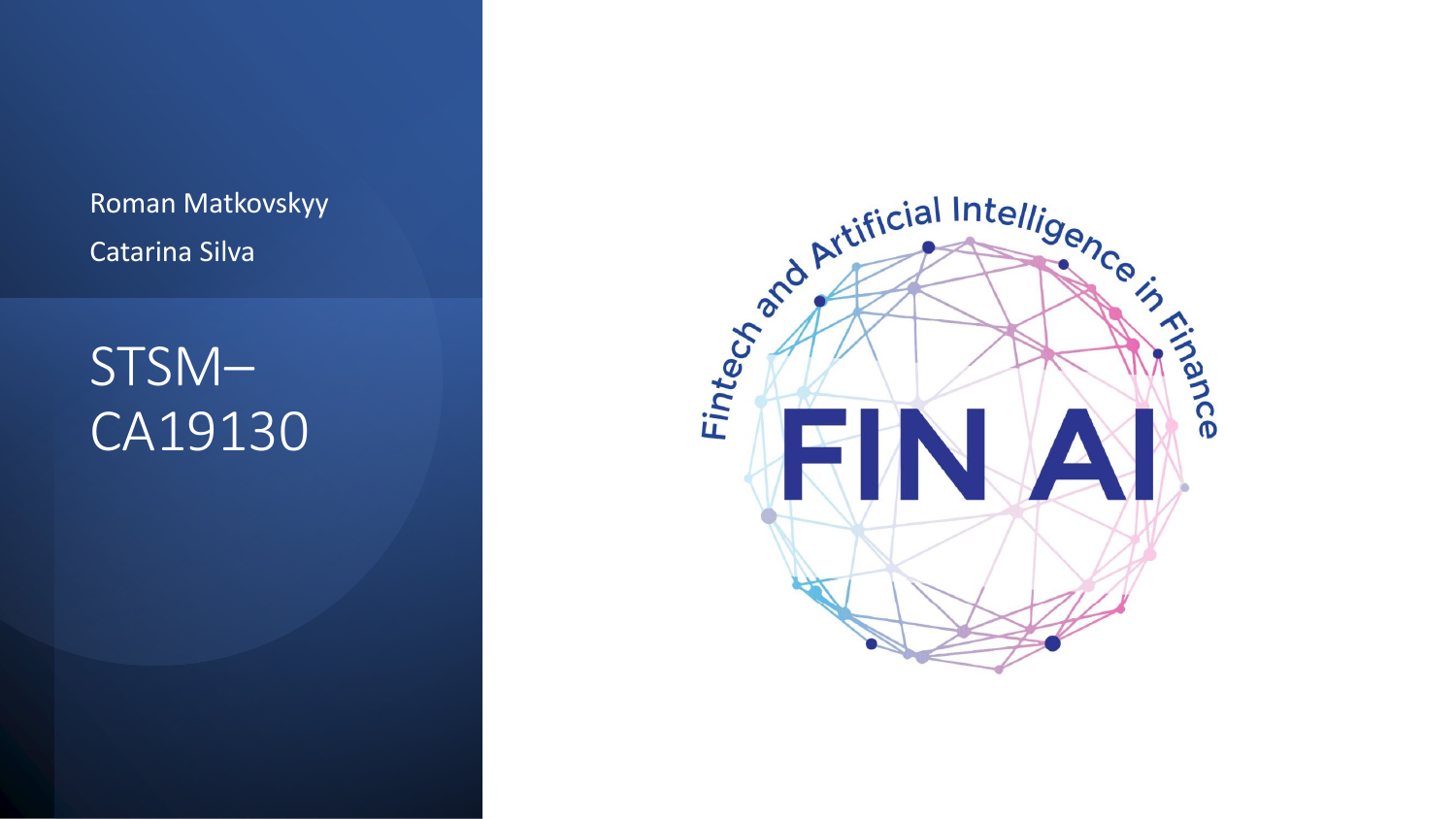# STSM Purpose

- Short Term Scientific Missions (STSM)
	- institutional visits aimed at supporting individual mobility
	- fostering collaboration between individuals
	- strengthening existing networks by contributing to the scientific objectives of the COST Action
- The visit to a host organization located in a **different** country than the country of affiliation by a Researcher or Innovator includes the specific work to be carried out for a determined period of time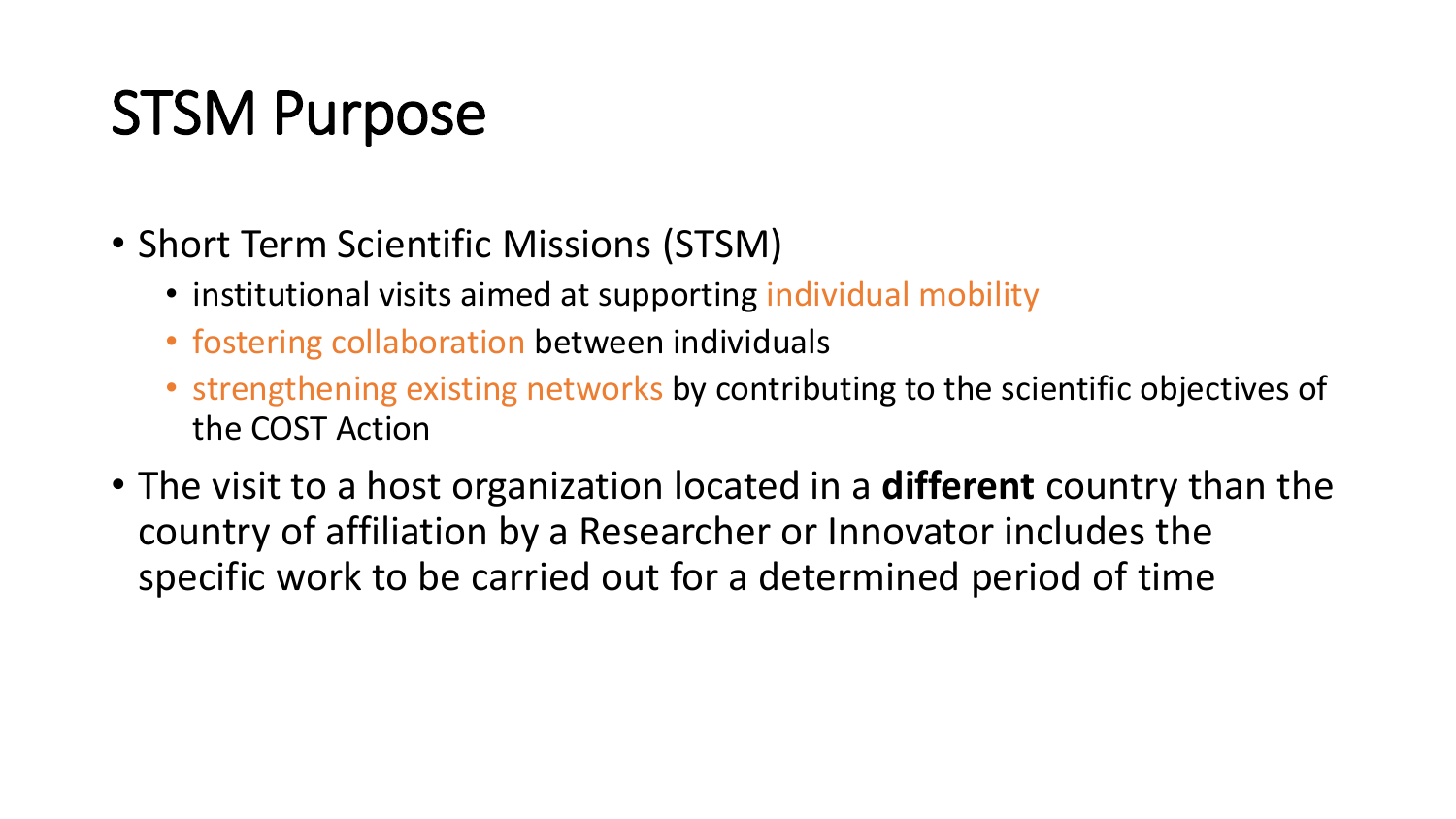# Applicants must be

- students part of a PhD programme, or
- postdoctoral fellow or
- can be employed by (or affiliated to) an institution, organization or legal entity which has within its remit a clear association with research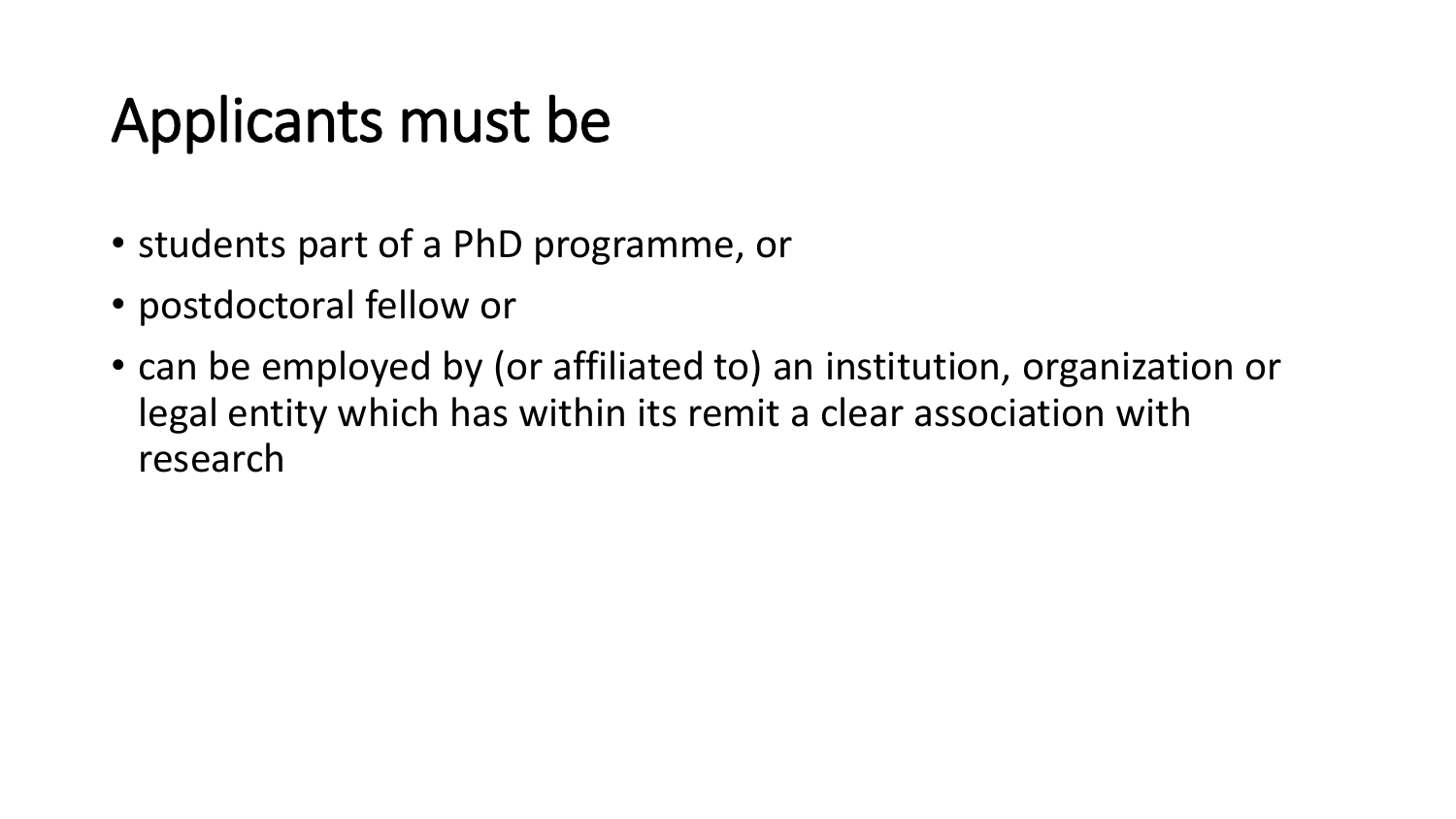# Home institution

- The Home institution of the applicant should be
	- located in a Participating COST Full Member/COST Cooperating Member
		- As of today: 40 Members, 1 Cooperating Member (Israel) and 1 Partner Member (South Africa)
	- action MC observer from a NNC (Near Neighbour Countries) Institution
	- located in an Approved European RTD Organisation
	- Details : <https://www.cost.eu/about/members/>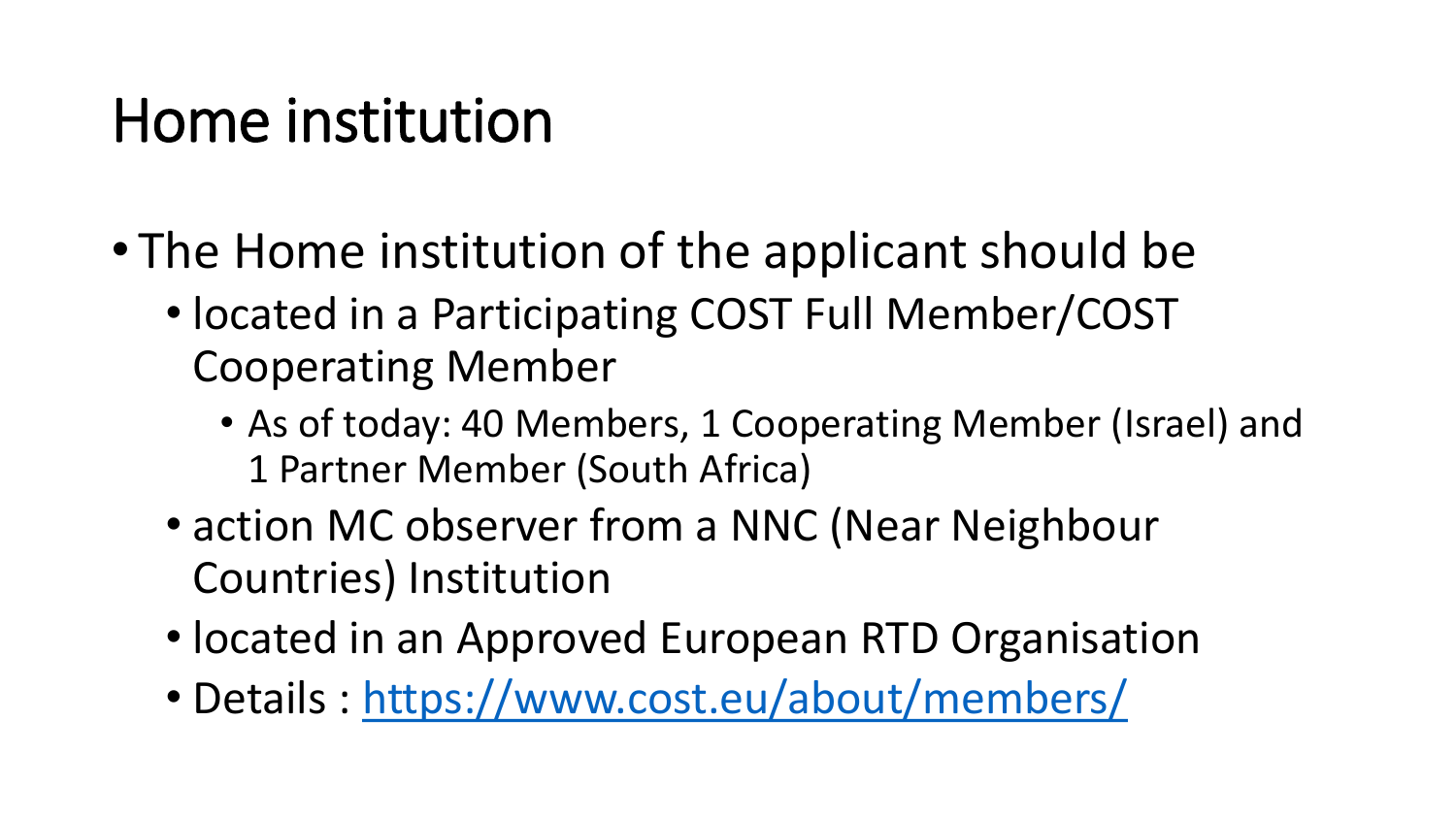# Host institution

- The Host Institution should be
	- located in another Participating COST Full Member/ COST Cooperating Member
	- located in a Participating COST Partner Member,
	- an Approved International Partner Country Institution,
	- an Approved NNC Institution,
	- the EU Commission or a EU Body, Office or Agency,
	- an Approved European RTD Organisation, An Approved International **Organisation**
	- located in a Participating COST Full Member/ COST Cooperating Member
	- located in a Participating COST Full Member/ COST Cooperating Member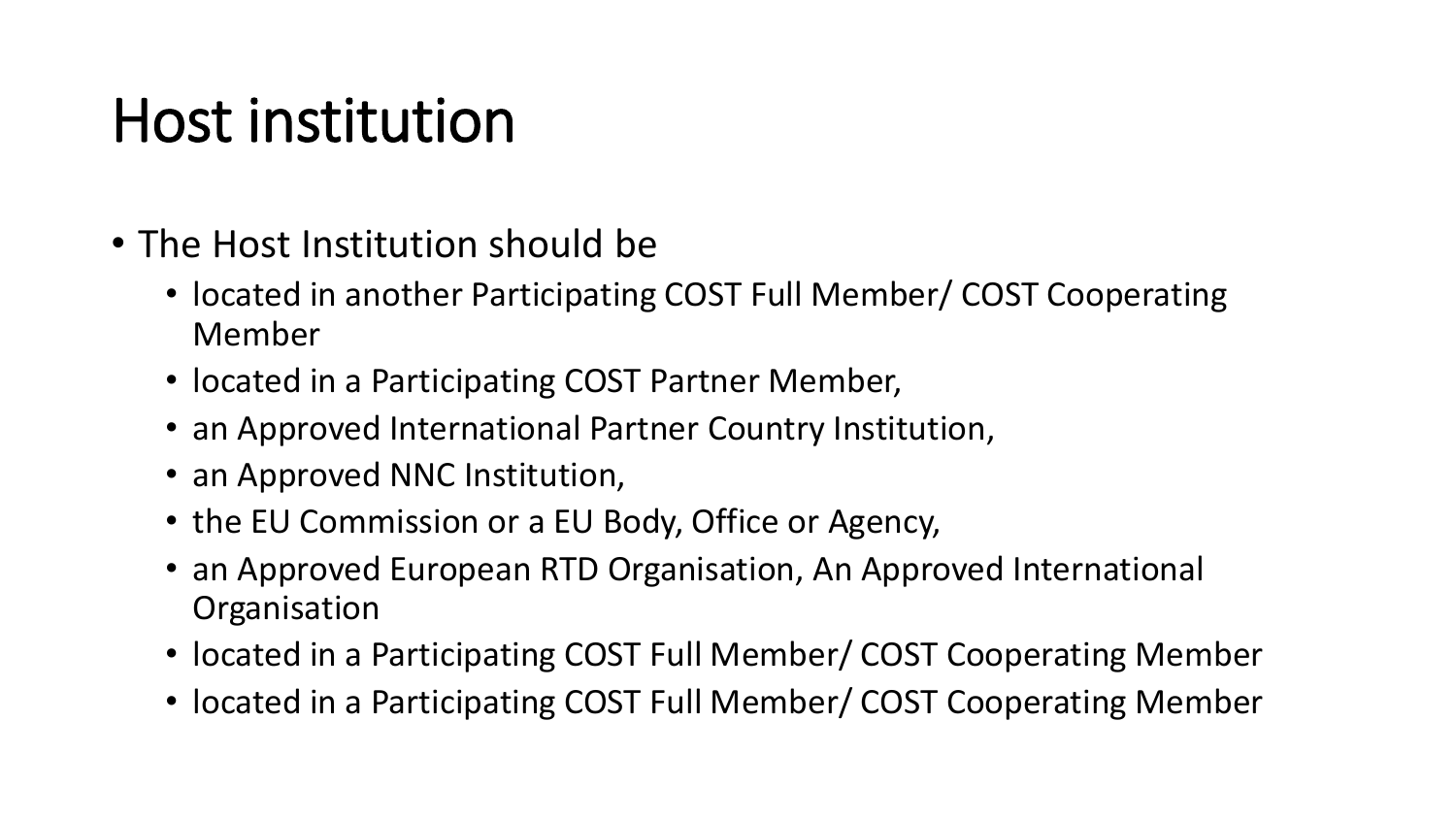# **Scope**

- STSM proposal shall be in line with:
	- **the FinAI COST Actions' and WGs' objectives and topics** (<https://fin-ai.eu/working-groups/> )
	- **Expected deliverables**:
		- Strategy to engage stakeholders in the Action (including revisions in month 24 and 36)
		- Report on good examples and best practices for a transparent finance industry with guidelines to improve transparency
		- A database which contains pre-ICO documentation and post-ICO performance (ROI and lifespan)
		- A database which contains data on crowdfunding/P2P platform features useful for rating platform integrity and to predict fraud
		- A discussion paper for possible approaches to building a statistically valid back-testing framework
		- An internal database of collected (scraped) financial time series from exchanges and regional consolidation platforms optimised for accessibility to all partners
		- Discussion papers (DP) on the methodology for evaluating/rating ICOs and crowdfunding/P2P platforms and for detection/early warning about fraud/illegal behaviour with emphasis on the application of AI tools
		- Position papers, aimed at regulators and policy-makers, on methodology (with examples of formal criteria) for testing AI techniques in realtime
		- Handbook and/or wiki page describing potential approaches to tackle risk management issues related to blockchain assets and crowdfunding/P2P lending
		- A position paper and roadmap on mitigating risks connected with the increased use of digital assets
		- Methodological discussion paper on the design of stress tests for the evaluation of AI and ML models under shifting financial conditions to improve the robustness of models
		- Methodological discussion papers on AI models to generate "failed trials" of investment product producers and on quantitative strategies with the usage of the promising field of network data analysis
		- Four annual reports (for lay audience) distributed via local and national media
		- Key software (codes, packages) developed by each of the Working Groups in line with their objectives
		- An edited volume containing scientific achievements of the Action (dummy text to delete)
	- **at least one of the UN 17 Sustainable Development Goals** [\(https://www.un.org/sustainabledevelopment/](https://www.un.org/sustainabledevelopment/) ) [desirable]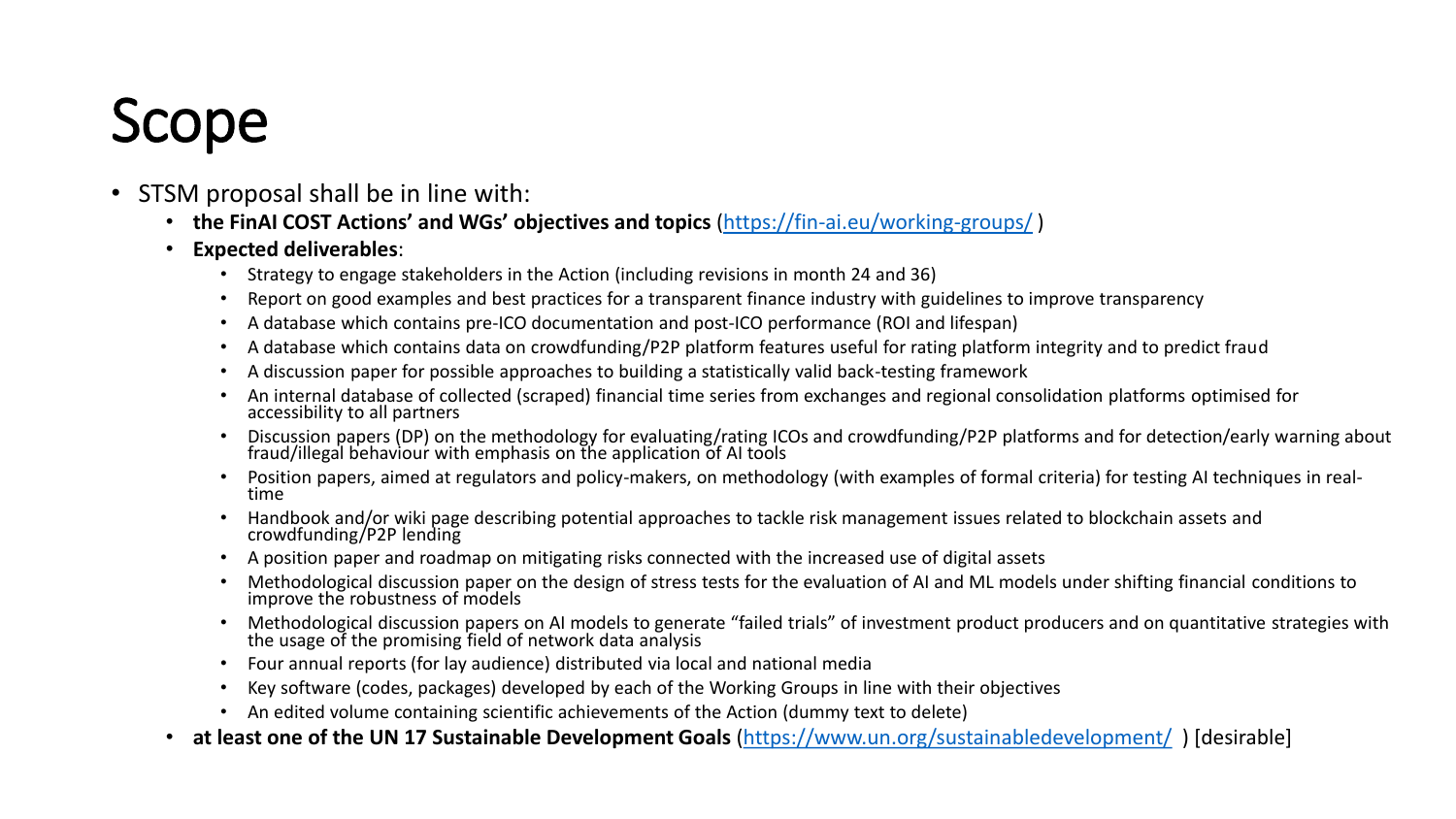# Budget

- A contribution for travelling, accommodation and subsistence expenses, implementation of the project, delivery of the report to the COST Action MC and overall effort.
- Applicants should rationally evaluate their budget request based on a cost/benefit analysis.
- Expenses should be defended based on the perceived cost of living in the host country/city.
- Maximum Amount (EUR) : Up to EUR 3 000,00 per grant
- Duration: min. one week (5 working days) up to max. 6 months.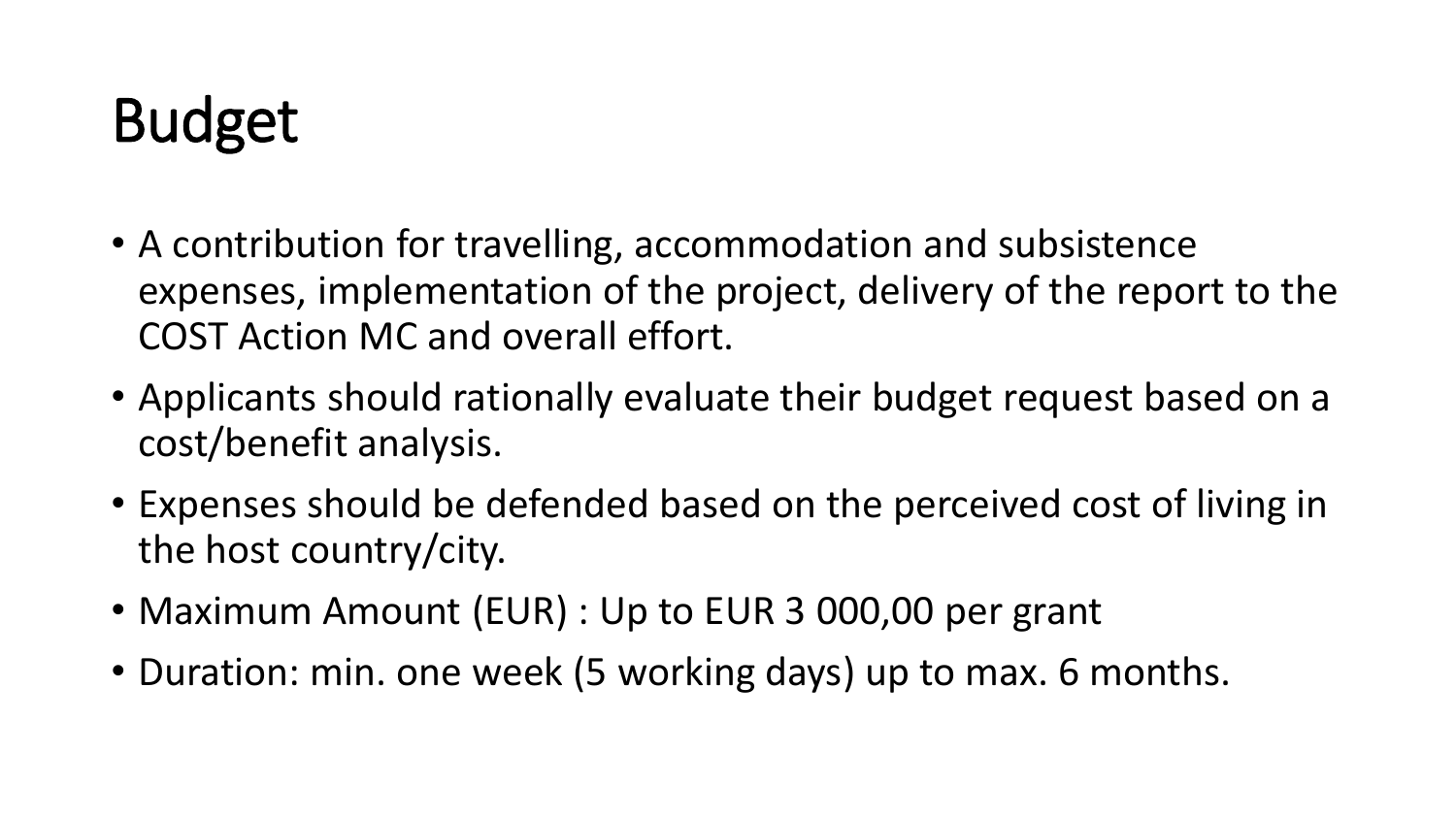#### **Alignment with Action and WGs' objectives and topics (0-5)**

| alignment with diversity | contribute to WG   | alignment with the WG |
|--------------------------|--------------------|-----------------------|
| goals $(0-1)$            | deliverables (0-2) | objectives (0-2)      |

#### **Scientific quality of the proposal and expected impact (0-4 points)**

Relevant Research question/hypothesis based on presented research gap (0-1)

Relevant methodology (0-1) Originality and realisticism of the work plan (0-1)

Potential impact (planned conference/workshop presentation, working paper/final draft for a journal submission) (0-1)

17 Sustainable Development Goals  $(0/1)$ 

Academia-industry or academiaregulatory-institution STSM (0/1)

### **STSM** Evaluation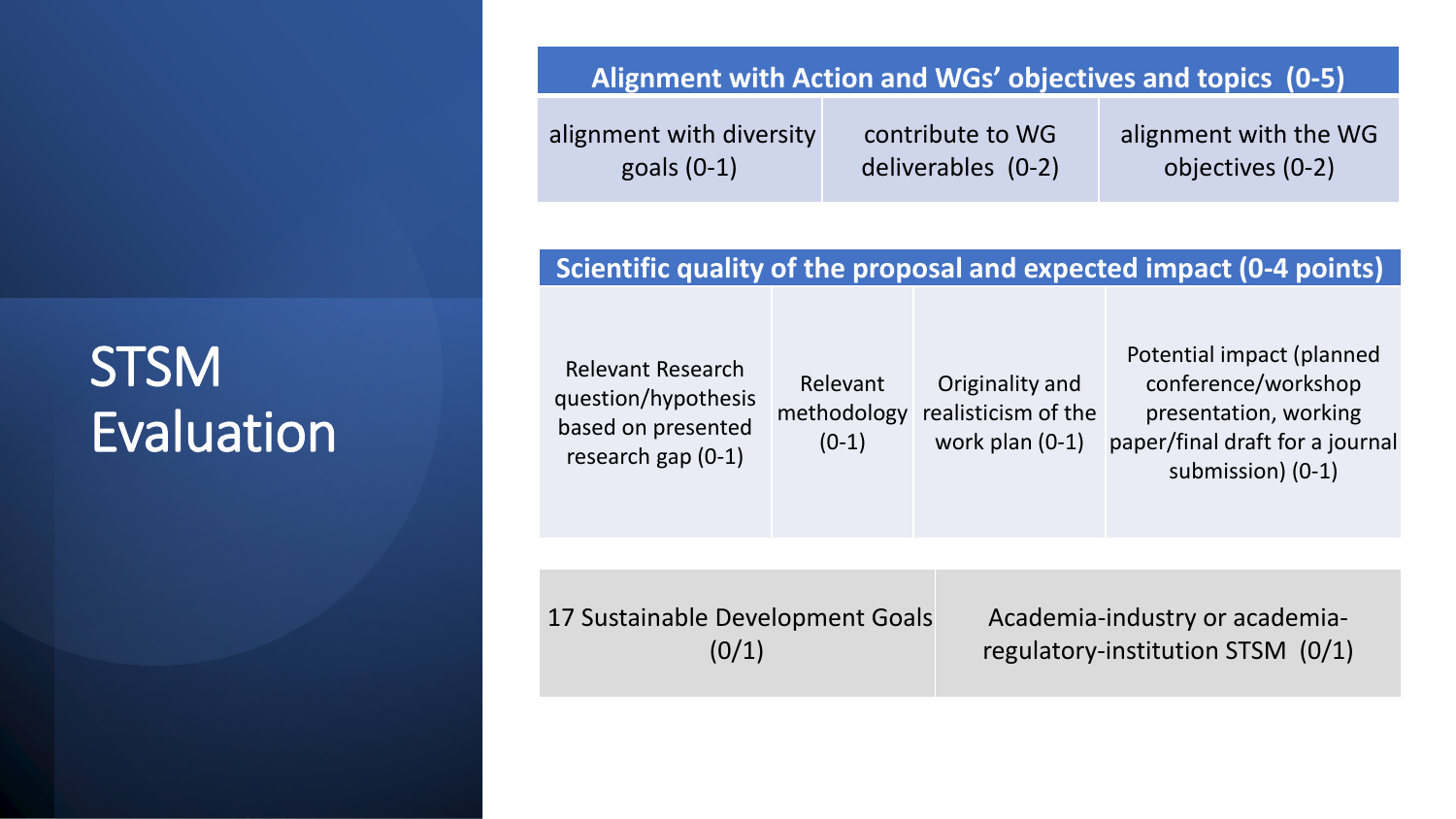## **STSM** Evaluation

| CV of the applicant, 0-6 points                                               |                                                                            |                                        |       |                  |                                                                                           |  |
|-------------------------------------------------------------------------------|----------------------------------------------------------------------------|----------------------------------------|-------|------------------|-------------------------------------------------------------------------------------------|--|
| Young<br>researcher<br>( <sub>8y</sub> of<br>research<br>experience)<br>(0/1) | Relevant<br>background (in<br>line with a<br>research<br>proposal) $(0-1)$ | <b>ITC applicant ITC Host</b><br>(0/1) | (0/1) | Has PhD<br>(0/1) | Author/Co-author<br>min one research<br>article published in<br>the last 3 years<br>(0/1) |  |

ITC - Inclusiveness target countries: Albania, Bosnia and Herzegovina, Bulgaria, Cyprus, Czech Republic, Estonia, Croatia, Hungary, Lithuania, Latvia, Luxembourg, Malta, Moldova, Montenegro, Poland, Portugal, Romania, Slovenia, Slovakia, Republic of North Macedonia, Republic of Serbia and Turkey.